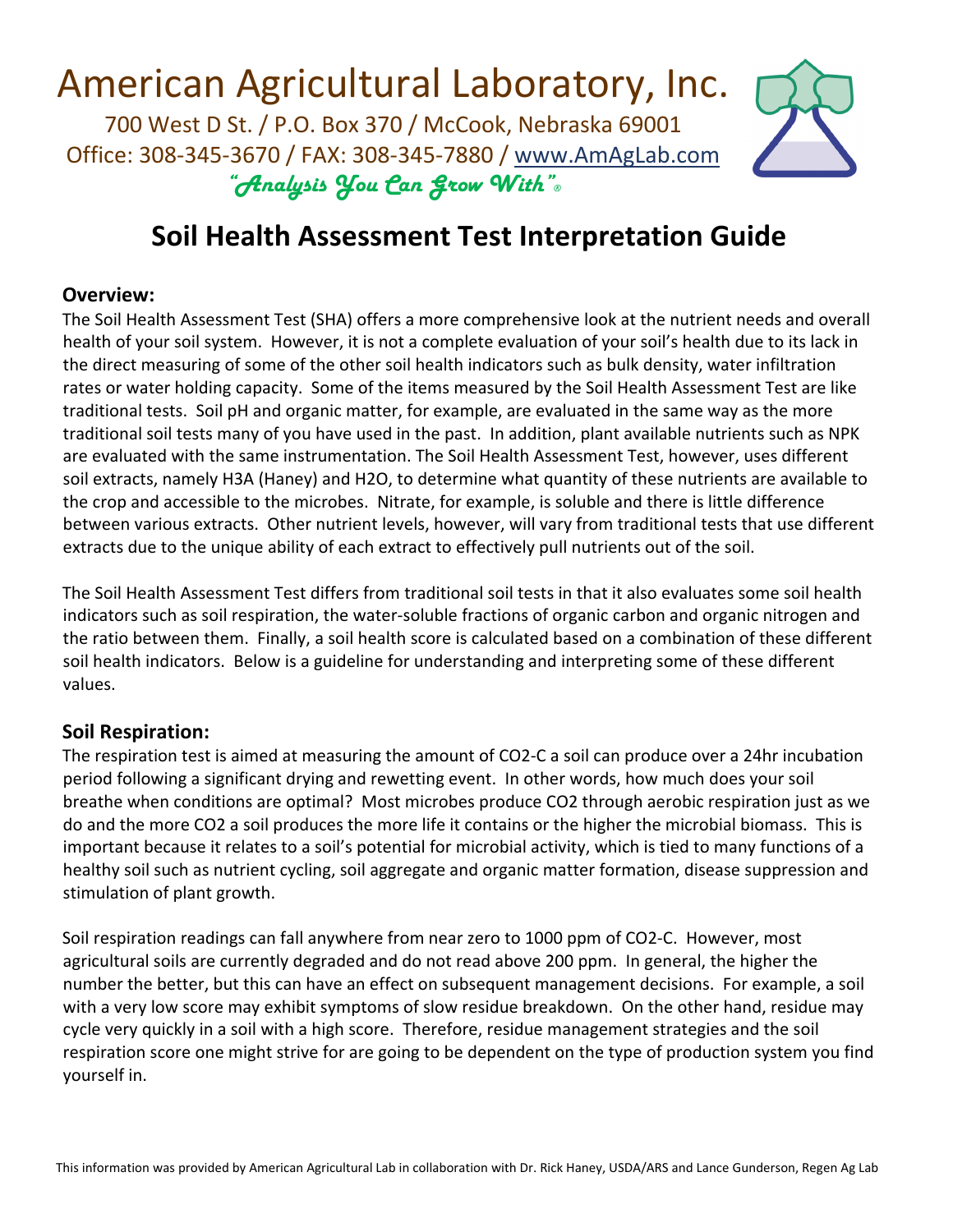

Below is a table showing the rankings as they relate to soil respiration. These rankings are based on the observations shared with me by others. While these descriptions fit a lot of different production scenarios, they will not necessarily fit each unique situation. In any case, however, soil respiration is considered a strong indicator of overall soil biological function.

### **Soil Respiration Ranking Table:**

| CO2-C in ppm | Ranking                       | <b>Implications</b>                                                                                                                                                                                                                                                                                        |  |
|--------------|-------------------------------|------------------------------------------------------------------------------------------------------------------------------------------------------------------------------------------------------------------------------------------------------------------------------------------------------------|--|
| $0 - 10$     | Very Low                      | Very little potential for microbial activity; slow nutrient cycling and<br>residue decomposition; high carbon residue may last >2-3 yrs. with<br>limited moisture; Nearly no N credit given; Additional N may be<br>required due to microbial immobilization                                               |  |
| $11 - 20$    | Low                           | Minimal potential for nutrient cycling; residue management can still<br>be a problem; Very little to no N credit given                                                                                                                                                                                     |  |
| $21 - 30$    | <b>Below Average</b>          | Some potential for nutrient cycling; residue management can still be<br>a problem with prolonged use of high carbon crops; Little N credit<br>given                                                                                                                                                        |  |
| 31-50        | <b>Slightly Below Average</b> | Low to moderate potential for microbial activity; Some N credit may<br>be given                                                                                                                                                                                                                            |  |
| $51 - 70$    | <b>Slightly Above Average</b> | Moderate potential for microbial activity; Moderate N credit may be<br>given; May be able to start reducing some N fertilizer application                                                                                                                                                                  |  |
| 71-100       | Above Average                 | Good potential for microbial activity; Moderate N credit may be<br>given depending on size of organic N pool; Can typically reduce N<br>application rates                                                                                                                                                  |  |
| 101-200      | High                          | High potential for microbial activity; more carbon inputs may be<br>needed to sustain microbial biomass; moderate to high N credit from<br>available organic N pools may be given; N fertilizer reduction can be<br>substantial                                                                            |  |
| >201         | Very High                     | High to very high potential for microbial activity; residue<br>decomposition may be <1 yr.; keeping the soil covered could be a<br>problem in some systems; high potential for N mineralization and N<br>credits from available organic N pools may be given; N fertilizer<br>reduction can be substantial |  |

You will notice that no 'true' average is given in the table above because the rankings are on a sliding scale and are somewhat dependent on soil type and climate region.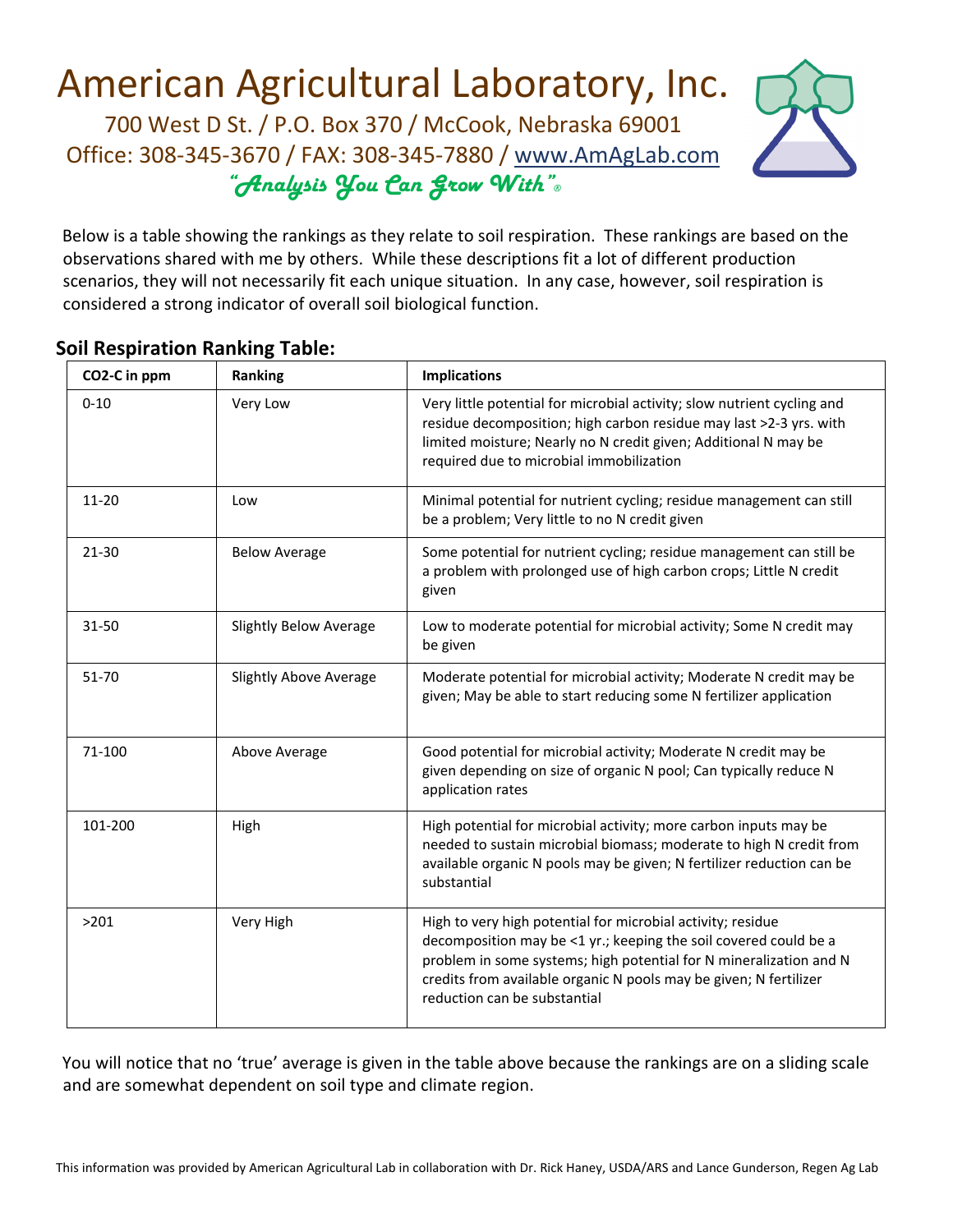

Soil and farm management does, however, influence soil respiration scores regardless of what type of soil and climate one has to work with, but much like yield potential, we must work within reasonable expectations for a given area.

In general, cold or arid climates and/or sandy or extremely high clay soils will not usually perform as well as regions with abundant moisture and/or a longer growing season. For example, a soil that has a respiration reading of 50 from New Mexico might be interpreted as above average or even high for that region.

Whereas a soil that scores the same from central Iowa might be interpreted as below average for that region. A soil that scores below 10 or above 200 is considered to be very low or very high, respectively, regardless of these other aforementioned factors.

Soil respiration values can change with the growing season and environmental conditions. The variability or swings in respiration values are typically greater in poor to marginal soils due to these soils having less ability to buffer against disturbance and times of fewer carbon inputs such as fallow periods. On the other hand, soils that are healthier often exhibit the ability to sustain a higher microbial biomass or respiration value during times of drought or extreme temperature. In other words, a healthy soil becomes more resilient to environmental conditions and disturbance. In either case, it is important to sample at the same general time each year or at least under the same general soil conditions, especially when tracking change in soil respiration over time as indicator of overall progress.

### **Water Extractable Organic Carbon:**

The water extractable organic carbon or WEOC is a measure of the organic carbon or food that is most readily available to the microbes. The WEOC is a smaller fraction of the total soil organic matter (SOM). The size of this pool can reflect the quality, rather than just the quantity, of the organic matter present in your soil system. Generally, the higher the number the better because there is more food or energy available to drive the microbial system. However, we want there to be a good balance with organic nitrogen as you will see covered in the sections below. There is not necessarily a direct relationship to organic matter content. We see soils with 2% SOM have over 400 ppm of WEOC and soils with 4% SOM have less than 200 ppm WEOC. However, it is more difficult to sustain a larger pool of WEOC without a moderate to high level of SOM.

Most agronomic soils that we have tested so far fall in the range of 50 to 800 ppm with most of those soils falling between 100 and 300 ppm. Typically, native and perennial systems have higher WEOC values compared to row crop systems. This does not mean, however, that row crop systems cannot achieve higher values for WEOC. Inputs such as manure, compost or cover crops can increase carbon loading and cycling leading to higher WEOC levels.

WEOC values also fluctuate throughout the year. Typically, in late winter and early spring we see values climb as freezing and thawing events help with mechanical breakdown residues and the release of carbon from soil aggregates.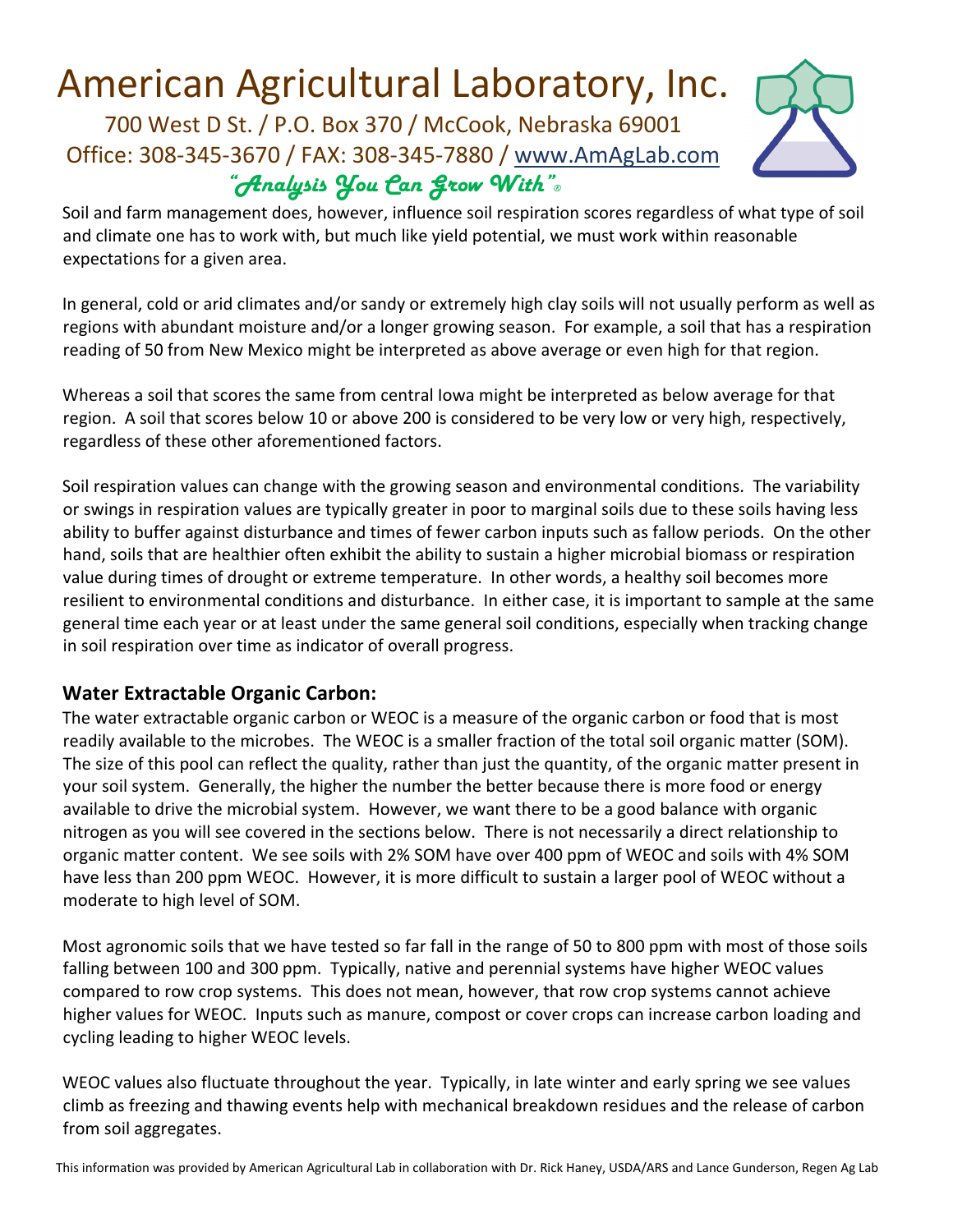

There is less microbial activity this time of year across many regions due to colder soil temperatures and the carbon can build up in the system. As soil temperatures rise in the spring, there is usually a dip in WEOC values because microbes are utilizing this food source faster than it is being resupplied to the soil. Moving into the growing season plant roots begin to leak more carbon into the system and we see a slow increase in WEOC until soils reach an equilibrium between carbon supply from the growing plants and past crop residues and microbial consumption. When annual crops reach maturity in late summer to early fall there is a large carbon influx from the roots due to root sloughing and the eventual breakdown of the root system. The WEOC values will then slowly decline as soils cool or moisture becomes more limited and the microbial activity slows to start the cycle over again through winter. Exactly when and how long each of these phases will last depends on your current soil health level, growing season, overall climate and production system. Furthermore, this cycle is more pronounced in conventional row crop systems.

### **Microbially Active Carbon (%MAC):**

Microbially active carbon or %MAC is how much of the WEOC pool was acted upon by the microbes measured as soil respiration. If this value is below 25% this tells you that WEOC is probably not the factor limiting your soil respiration. Perhaps it is the soil's overall fertility, prolonged cold temps or drought that is limiting microbial biomass. On the other hand, if the %MAC value is above 80% this might tell you that WEOC could become limiting to microbial respiration soon and your management focus should be on introducing more carbon into the system. Ideally a %MAC value between 50 and 75% is preferred for most production systems. This generally tells you that the soil has a good balance of fertility and WEOC to support microbial biomass, but you are not limited by your WEOC pool. This value, however, should be taken into context and we still need to look at the respiration and WEOC individually to gain a better understanding of the overall status of your soil.

### **Water Extractable Organic Nitrogen:**

The water extractable organic nitrogen or WEON represents the pool of organic N that is available to the microbes. Think of organic N as amino acids and proteins, which are linked to the carbon or food that the microbes are eating. Much in the same way we measure protein in the foodstuff for livestock, the SHA Test is measuring the amount of protein available to the microbes. Feeding the microbes an N rich food source, such as manure or a low C:N ratio cover crop, allows them to better carry out many important functions in the soil that can benefit the crop and your pocketbook. One of these functions is N mineralization or the conversion of organic N into plant available forms such as nitrate and ammonium. In a healthy soil with greater biological function this can lead to a reduced need for synthetic N fertilizer. Typical soils contain anywhere from 5 to 100 ppm WEON with a majority of soils falling between 10 and 30 ppm. Remember that 30 ppm is equivalent to nearly 60 lbs of N to the acre at a 6‐inch sample depth. As with the WEOC, the higher the value the better in most situations, but we do not want to disrupt the balance between WEOC and WEON.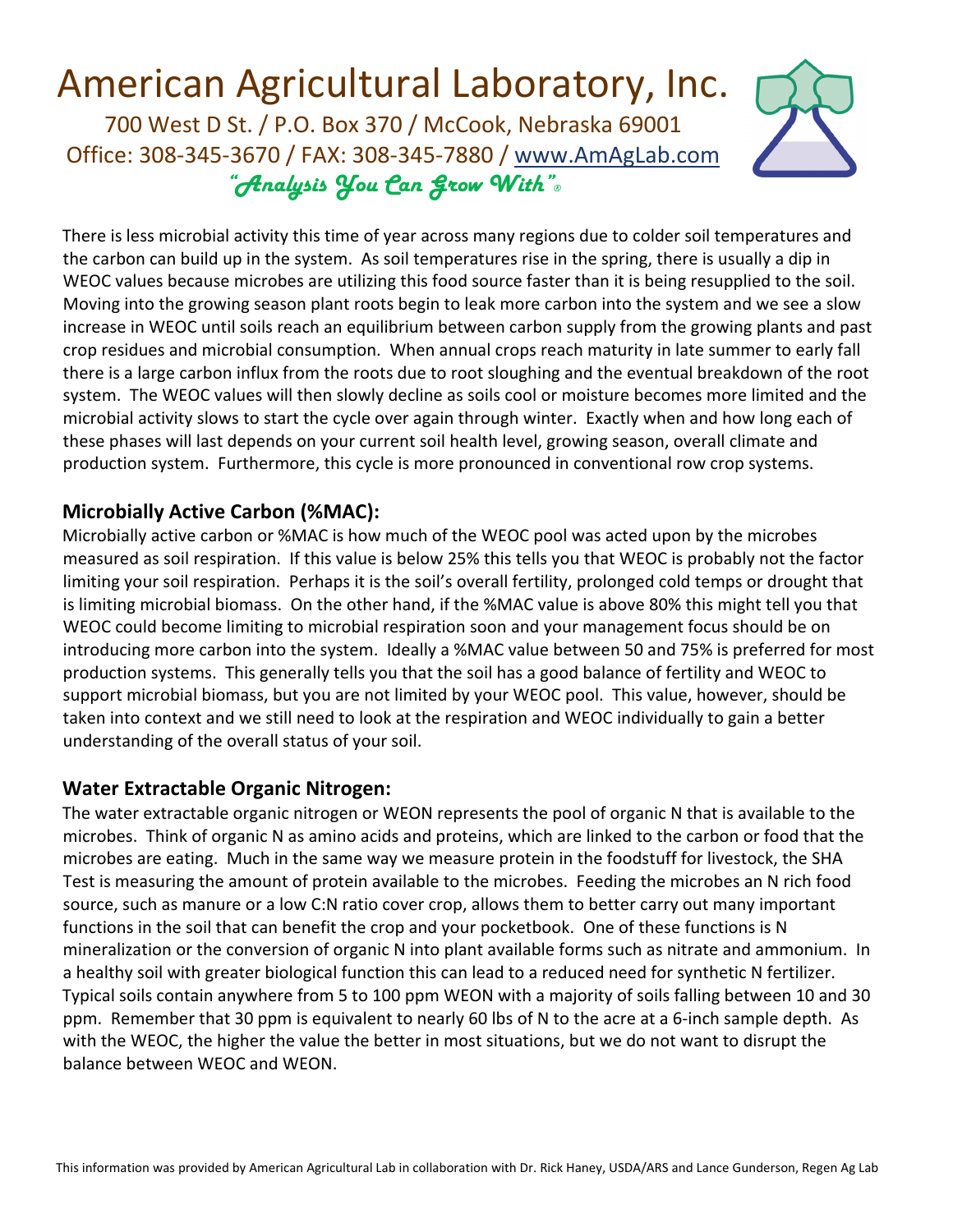

#### **Organic C to Organic N Ratio:**

This is the balance between the WEOC and WEON and it is expressed as the C:N ratio on the SHA Test report. Organic C and organic N are intimately tied together, and both are required to help get the optimal function out of your soil system. A soil that has very high WEOC with little WEON has a lot of energy present for the microbes, but the quality or nutrition of that food is low. Think of an energy drink or feeding wheat straw to cattle. On the other hand, a soil with very low WEOC and high WEON has a lot of N available to the microbes but very little energy value to help carry out important functions. Think of a multivitamin or feeding only a mineral supplement to cattle. All living things require a balance of energy and nutrition.

It is very important to note that there are a lot of different C:N ratios discussed in agriculture. This particular C:N ratio is that of the water extract performed as part of the SHA Test. This ratio is not the same as the total C:N ratio of your soil or the manure or cover crop you are using or even the C:N ratio of the organic matter in your soil. Decomposition and breakdown by microbes reduces the C:N ratio of the starting material. For example, corn stover has a C:N ratio of nearly 60:1. On the other hand, SOM has a C:N ratio between 10:1 and 12:1. If the corn stover is going to become part of the soil organic matter the microbes have to break it down to a ratio of nearly 10:1. They achieve this by converting carbon in the corn stover into microbial biomass and by releasing most of the carbon as CO2 (remember soil respiration). The water extract on the SHA Test is measuring part of this transitional process between the initial breakdown of residues and the product of more stable SOM. The higher the starting C:N ratio generally the longer it takes to accomplish this goal. This is one reason why high carbon crop residue lasts longer in your fields than low carbon residue. The use of lower C:N ratio inputs such as manure and legume/brassica cover crops can help speed this process or the use higher C:N ratio inputs to slow this process.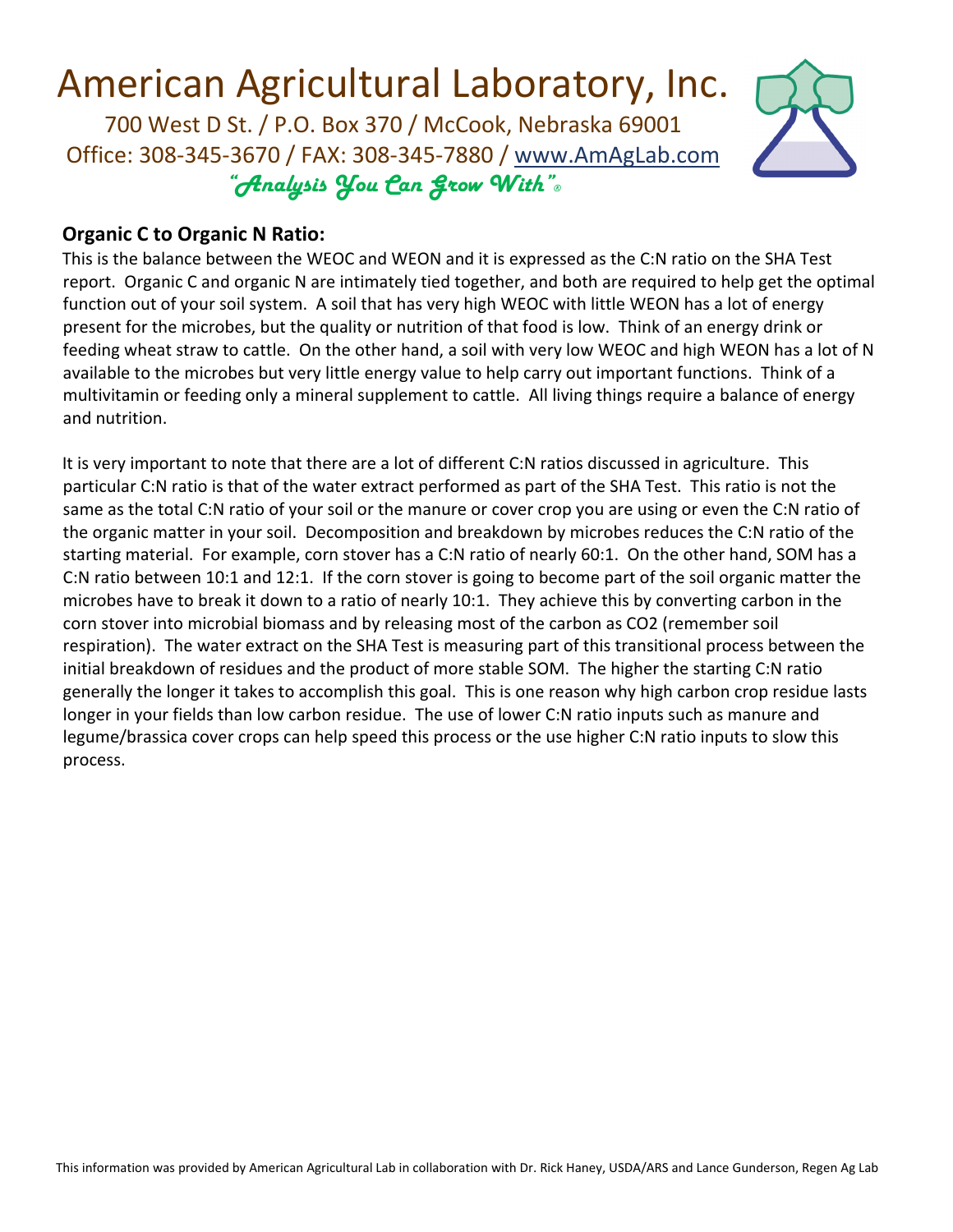

Below is a table showing the rankings as they relate to the C:N ratio. The management needs listed are not the only solutions used in correcting for or maintaining the desired C:N ratio, but these are some of the more popular methods when overall soil health is the goal in mind.

| <b>Ratio Result</b>      | Ranking                                                       | <b>N</b> Implications                                                                                                            | <b>Management Needs</b>                                                                                   |
|--------------------------|---------------------------------------------------------------|----------------------------------------------------------------------------------------------------------------------------------|-----------------------------------------------------------------------------------------------------------|
| >20:1                    | Poor; Too much<br>organic C and/or<br>not enough<br>organic N | N tie up by<br>microbes: No N<br>credit given from<br>WEON pool                                                                  | Increase legumes in rotation or<br>covers; reduce high carbon<br>inputs; graze longer to reduce<br>carbon |
| Between $15:1 -$<br>20:1 | Marginal                                                      | Some N tie up;<br>Slower<br>mineralization;<br>Lower N credit<br>from WEON                                                       | Increase legumes in rotation or<br>covers; reduce high carbon<br>inputs; graze longer to reduce<br>carbon |
| Between $8:1 -$<br>15:1  | Good                                                          | Less N tie up;<br>greater potential<br>for N<br>mineralization;<br>higher credit from<br><b>WEON</b>                             | Make slight adjustments if near<br>the boundaries to keep within<br>this range                            |
| Between $10:1-$<br>12:1  | Ideal                                                         | Greatest potential<br>for N<br>mineralization<br>from WEON pool;<br>good balance of<br>available energy<br>and<br>N for microbes | Increase intensity to drive both<br>WEOC and WEON up together<br>to help increase biological<br>processes |
| < 8:1                    | Poor; Too little<br>organic C and/or<br>too much organic<br>N | Limited energy for<br>microbial activity;<br>N credit may still<br>be high if soil<br>respiration and<br>WEON are also<br>high   | Increase carbon inputs; graze<br>shorter to retain carbon                                                 |

#### **Organic C:N Ratio Ranking Table:**

### **Organic N to Inorganic N Ratio:**

This information was provided by American Agricultural Lab in collaboration with Dr. Rick Haney, USDA/ARS and Lance Gunderson, Regen Ag Lab Nitrogen in your soil is found in either the organic or inorganic form. Inorganic N is usually referred to as plant available N and is often in the form of nitrate and ammonium. On the other hand, organically bound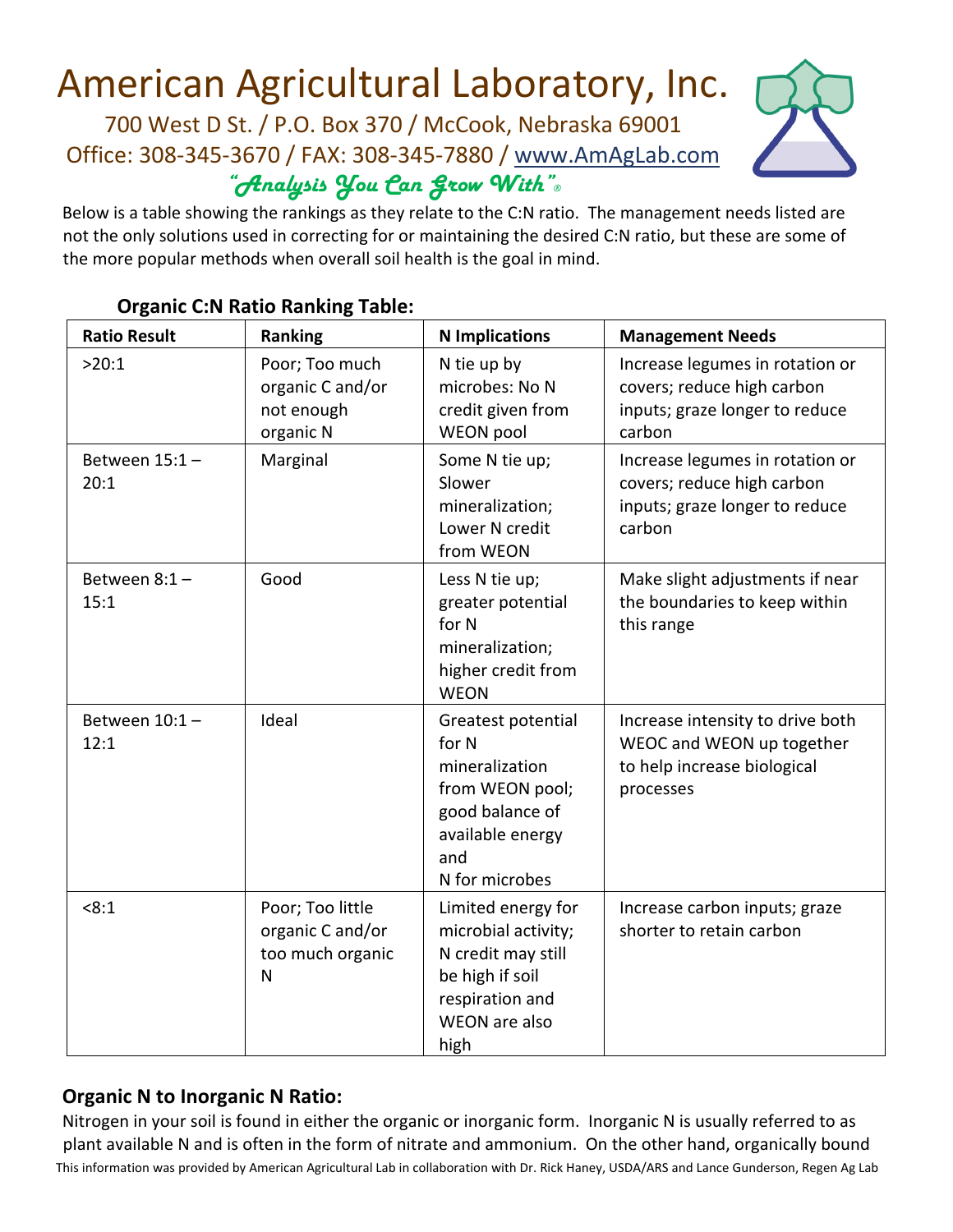

N is typically only discussed within the collective context of soil organic matter. While it is true that organic matter contains a relatively large amount of organic N at nearly 1000 lbs for every 1% SOM, most of this N is relatively stable and hard to access by soil microbes, especially within a time frame that is helpful to the growing crop. More importantly, if we mine N from the SOM we must destroy the SOM. This is like trying to remove all the nails and screws that hold together your house, and to be successful, we must destroy much of the house. There is, however, a source of organic N that is in transition between plant and animal residues and stable SOM and that is the pool measured by the water extract on the SHA Test.

Most agriculture systems are out of balance when it comes to the relative amount of organic and inorganic N present in the soil. Agricultural practices have focused on large additions of inorganic N as fertilizers to increase production and yield. While this system has undoubtedly worked to boost crop yields, it has come with many costs to both your soils and the environment, not to mention your pocketbook. Overall, it is not a very efficient system and a lot of the N applied never makes it into the crop. This is not saying that we should collectively stop applying N fertilizer, but there is a better way to utilize what you are paying for in fertilizer and reduce the overall need for large N fertilizer applications.

Soil systems that are highly dependent on N fertilizer additions will often exhibit a ratio below 1 between organic and inorganic N. This means that much of the N present in the soil exists as nitrate and ammonium. Microbes can utilize these sources of N, but this often results in N immobilization or tie up that is taking N from your growing crop. Soil management systems that focus on soil health and holistic management start to build an organic N pool that is greater than the residual inorganic N left in the soil. This is often done by varying crop rotations and the use of cover crops. In these systems, we start to see ratios climb above 2 and 3. I like to see the ratio above 5 and the higher the number the better. Remember that organic N, when balanced with organic C, is what helps fuel the biological system, which will in turn help feed the plants leading to a more efficient use of N.

### **Organic N Release:**

The organic N release or Water Extractable Organic Nitrogen (WEON), ppm is the overall N credit given to your soil based on the parameters listed above. If the C:N ratio is balanced, then the amount of credit given will be dependent on the soil respiration score and the size of the WEON pool. The higher the respiration the more microbes present in the soil and the greater the potential for activity and N mineralization. Furthermore, the higher the WEON the greater the potential for release because there is more N for the microbes to access. The Potentially Mineralizable Nitrogen Credit however, will never be greater than the amount of N measured in the WEON pool regardless of the C:N ratio or the respiration score. This credit is subtracted from the recommended N needed to produce the next crop based on the crop and yield goals provided by the producer.

The organic N release value is expressed in ppm, but this value can be converted to a credit shown in lbs per acre using the following equation:

Sample depth in inches  $*$  0.3  $*$  ppm value for organic N release = lbs of N released per A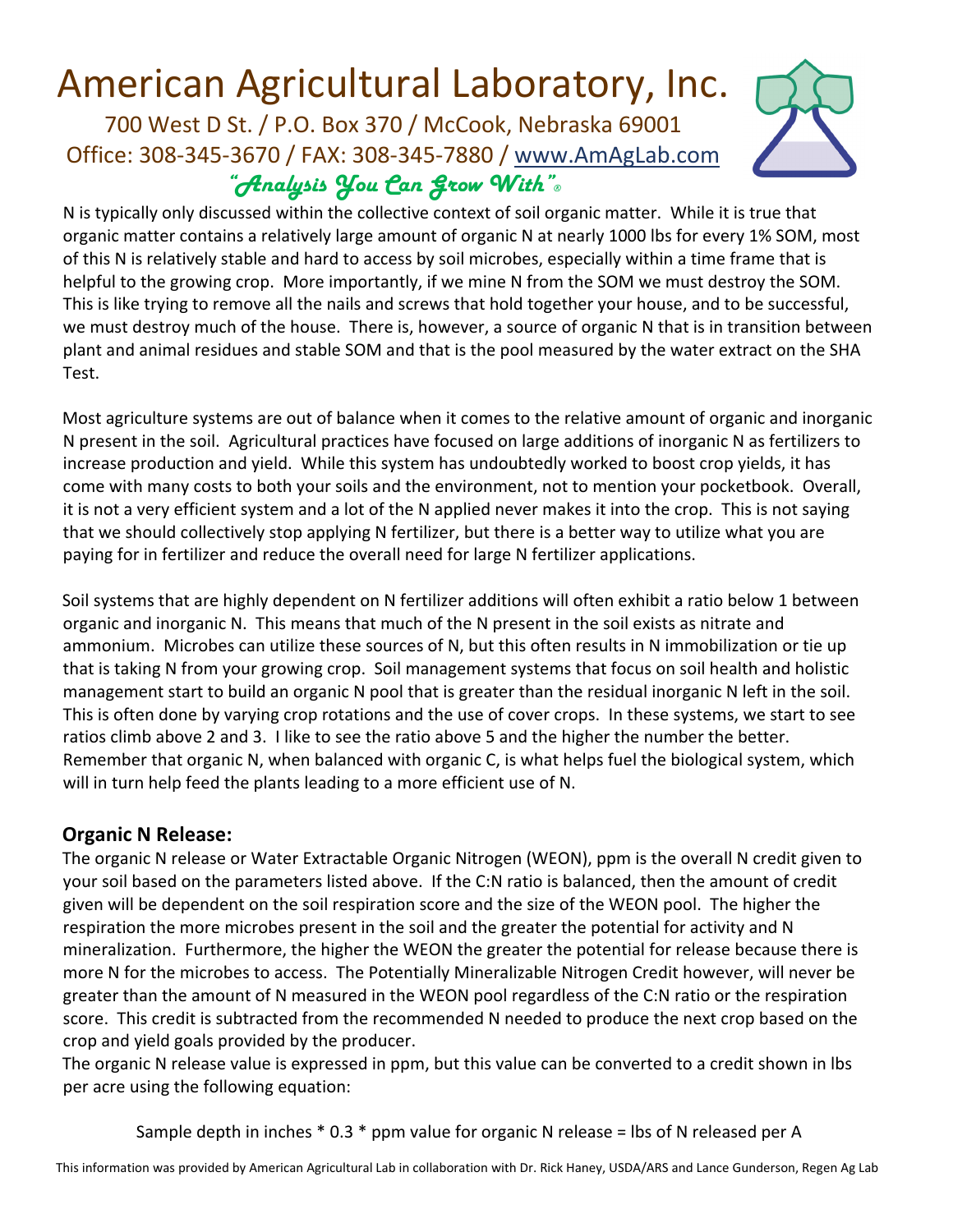

For example, a sample of a depth of 0‐6 inches and an organic N release value of 30 ppm would be calculated as  $6*0.3*30 = 54$  lbs of N per A credit from the WEON pool. An 8-inch sample with the same 30 ppm value would equal 72 lbs of N per A. Therefore, the Soil Health Test is measuring another N credit from your soil that the more conventional tests utilizing only nitrate or ammonium do not account for. In some cases, especially with soils that are deemed as unhealthy, this credit is minimal and may not have an impact on the amount of N fertilizer required. However, in very healthy and highly functioning biologically active soils this credit can have a real impact on crop production and reduced N fertility needs. In other words, some of the time, effort and money spent on making your soil better is paying you back with savings on N fertilizer.

You can see the difference between a conventional test that typically only measures nitrate as an N soil credit and the total N credits provided by the Soil Health Test by looking at the more traditional ''H3A Inorganic Nitrogen Credit", and the "Potentially Mineralizable Nitrogen Credit" which together make up the 'Sum of Nitrogen Credits' values on the lower left of the report.

### **Organic N Reserve:**

The organic N reserve is how much of the measured WEON pool is left following the credit given for organic N release. Don't panic if you see a value of '0' here. This simply tells you that you maximized your N credit from the WEON pool. A '0' does tell us, however, that if you were able to increase the size of your WEON pool, that you would likely get a larger credit. On the other hand, if you have a number other than '0' left in your reserve, then this tells you that if you had a larger microbial biomass (soil respiration) or a more balanced C:N ratio that you could likely get a higher credit on the release. The soil is constantly refilling this pool with organic N by the continued breakdown and cycling of plant and animal residues. Remember, however, that you can help this process based on your management

decisions and the constant addition fresh residues. It is a systems approach to building soil.

### **Soil Health Score:**

The soil health score is a summary of the soil respiration, WEOC and WEON measured by the SHA Test and represents the current health level of your soil based on these indicators. The score is aimed at providing a producer a quick reference regarding the health of their soil compared to other soils under different types of management. The score can range anywhere from 0 to 50, but most soils do not score higher than 30. In general, the higher the score the better. We like to see the score above 7, but 7 is simply a starting point. To get a better understanding of what your score is telling you we have to make comparisons between different land managements, soil types and climatic regions.

Much like soil respiration, land management has a profound effect on the soil health score, but it is still somewhat limited by regional constraints. Using the same example from New Mexico and Iowa above, it would be unfair to say that a soil scoring a 7 from both regions would in fact mean that both producers are performing equally well in regards to soil health using this test.